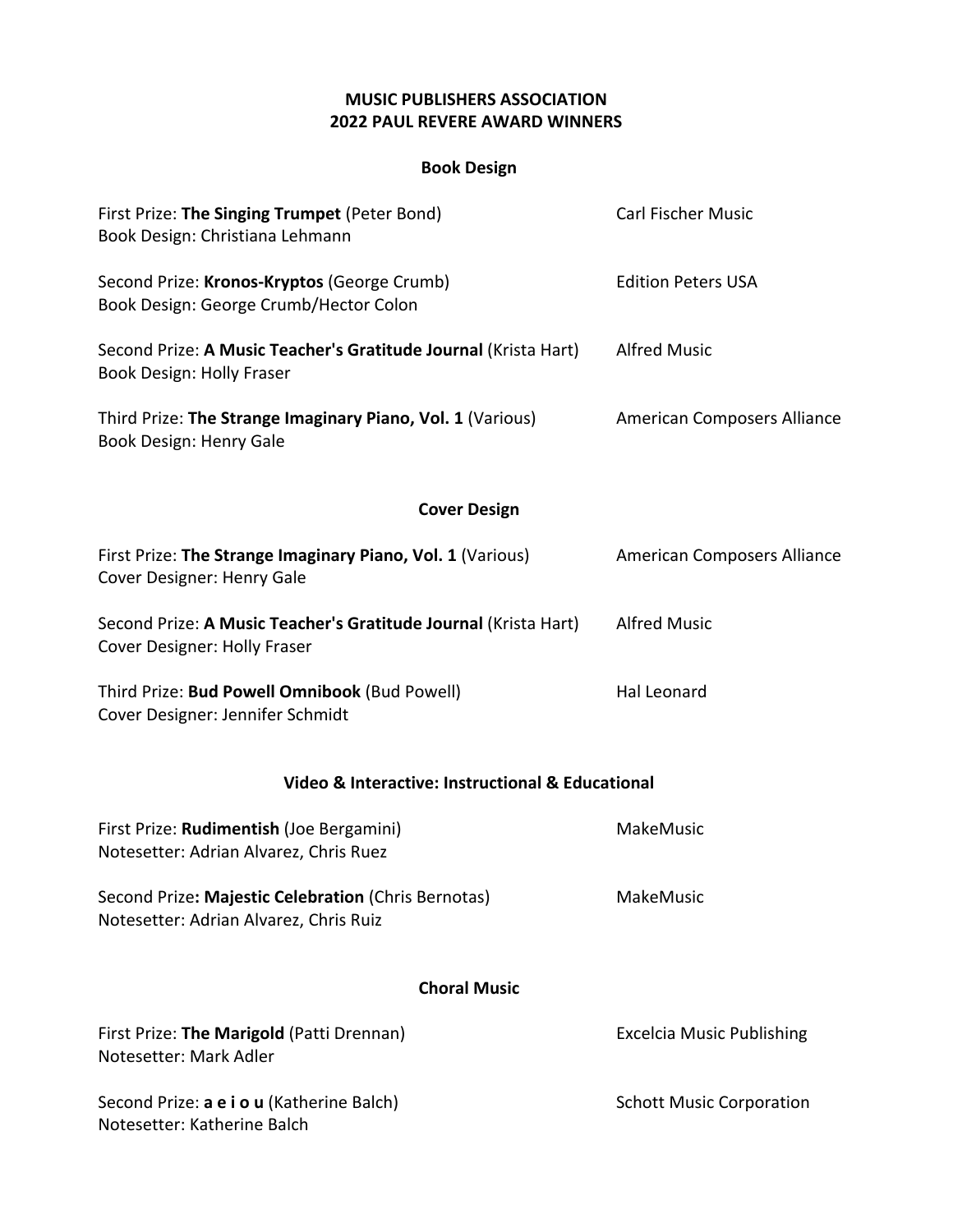| Second Prize: Deep River (Shawn Okpebholo)<br>Notesetter: Shawn Okpebholo                                                     | <b>Edition Peters USA</b>                       |  |  |  |
|-------------------------------------------------------------------------------------------------------------------------------|-------------------------------------------------|--|--|--|
| Third Prize: Folk fær andlit (Hildur Gudnadottir, arr. Peter Stanley Martin)<br>Notesetter: Peter Stanley Martin              | G. Schirmer, Inc. & Associated Music Publishers |  |  |  |
| Third Prize: <b>Umoja Tunaimba (United We Sing)</b> (Victor C. Johnson) Hope Publishing Company<br>Notesetter: Judy Nishimura |                                                 |  |  |  |
| Classroom & Instructional Method: Lessons, Scales, Theory, Classroom, Workbooks                                               |                                                 |  |  |  |
| First Prize: Do-It-Yourself Music Theory (Tom Fleming)<br>Notesetter: Kim Brand                                               | <b>Hal Leonard</b>                              |  |  |  |
| Keyboard Music: Piano, Organ, Accordion, Synth                                                                                |                                                 |  |  |  |
| First Prize: Two Memories (Katherine Balch)<br>Notesetter: Katherine Balch                                                    | <b>Schott Music Corporation</b>                 |  |  |  |
| Second Prize: Complete Works for Solo Piano (Marga Richter)<br>Notesetter: Nicholas Hopkins                                   | <b>Carl Fischer Music</b>                       |  |  |  |
| Third Prize: Satiné (Tania León)<br>Notesetter: Marina Voyskun                                                                | <b>Peermusic Classical</b>                      |  |  |  |
| Third Prize: Reflections: Scott Joplin Reconsidered (Scott Joplin, ed. Lara Downes)                                           |                                                 |  |  |  |
| Notesetter: Nicholas Hopkins                                                                                                  | <b>Theodore Presser Company</b>                 |  |  |  |
| Music for Fretted Instruments: Guitar, Ukulele, Banjo, Lute                                                                   |                                                 |  |  |  |
| First Prize: Fjellets Drøm (Espen Jensen)<br>Notesetter: Sean Burdette                                                        | Songburd Music                                  |  |  |  |
| Percussion & Drum: Kit, Hand Drums, Handbells, Marimba                                                                        |                                                 |  |  |  |
| First Prize: Kronos-Kryptos (George Crumb)<br>Notesetter: George Crumb                                                        | <b>Edition Peters USA</b>                       |  |  |  |
| Second Prize: A Mighty Fortress (Arr. Brenda E. Austin)<br>Notesetter: Andy Parks                                             | Hope Publishing Company                         |  |  |  |
| Third Prize: Mary, Did You Know? (Mark Lowry & Buddy Greene Arr. Derek Hakes)                                                 |                                                 |  |  |  |
| Notesetter: Andy Parks                                                                                                        | Hope Publishing Company                         |  |  |  |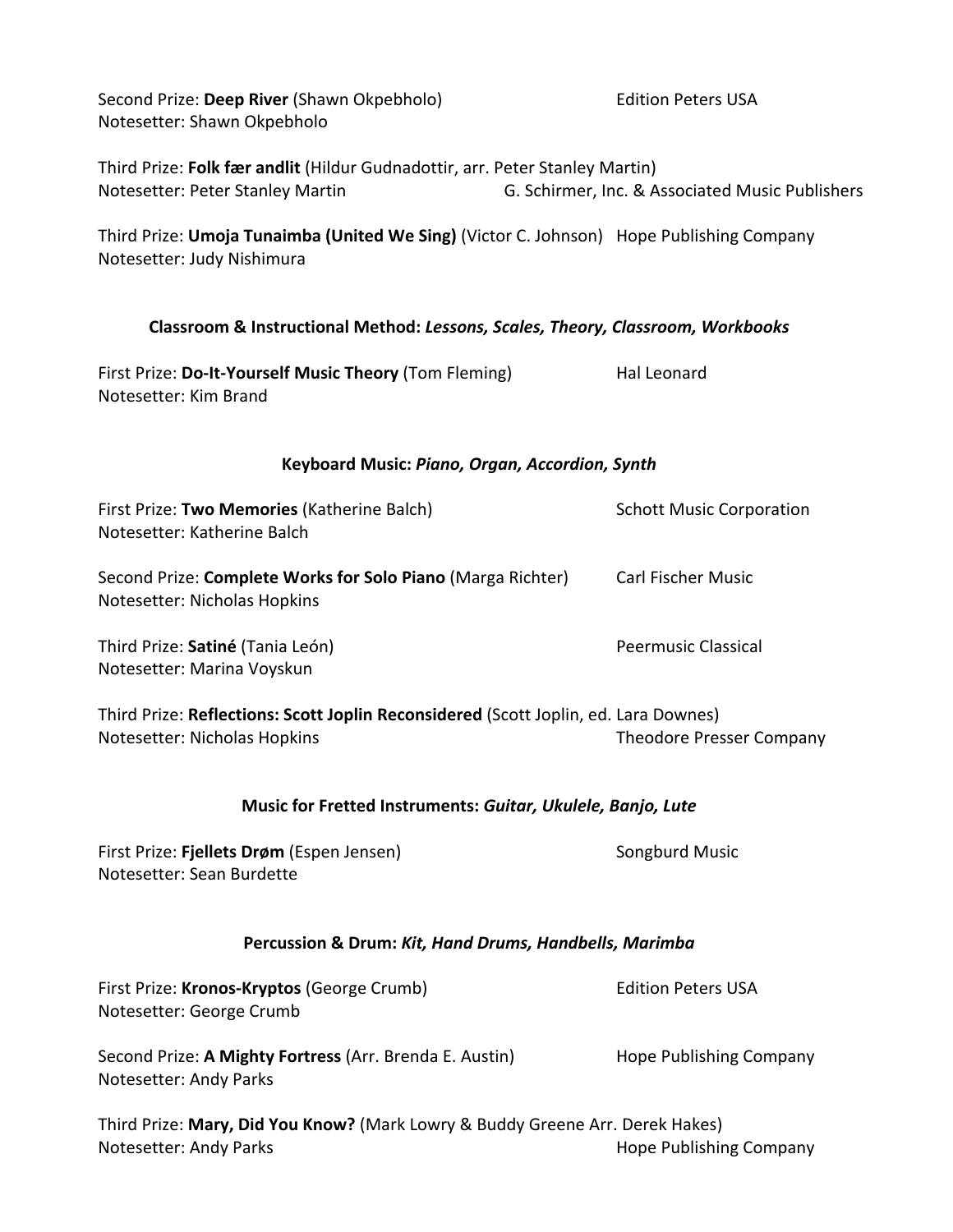## **Piano/Vocal Music**

| First Prize: The Listeners (Missy Mazzoli)<br>Notesetter: David Fetherolf                            | G. Schirmer, Inc. & Associated Music Publishers                                                                       |
|------------------------------------------------------------------------------------------------------|-----------------------------------------------------------------------------------------------------------------------|
| Notesetters: Dennis Tobenski, Eric Saroian, Connor Johnson                                           | Second Prize: NewMusicShelf Anthology of New Music: Trans & Nonbinary Voices, Vol. 1 (Various)<br>NewMusicShelf, Inc. |
| Third Prize: Save the Boys (Tyshawn Sorey)<br>Notesetter: Tyshawn Sorey                              | <b>Edition Peters USA</b>                                                                                             |
| <b>Full, Study Scores, Conductor's Scores</b>                                                        |                                                                                                                       |
| First Prize: All is Now (Pierre Jalbert)<br>Notesetter: Ken Gogel                                    | <b>Schott Music Corporation</b>                                                                                       |
| Second Prize: Fandango (Arturo Márquez)<br>Notesetter: Arturo Márquez                                | <b>Peermusic Classical</b>                                                                                            |
| Third Prize: Feed Forward (Ash Fure)<br>Notesetter: Ash Fure                                         | <b>Edition Peters USA</b>                                                                                             |
| <b>Instrumental Solos, with Accompaniment</b>                                                        |                                                                                                                       |
| First Prize: Concerto for Violin and Orchestra (Julia Perry)<br>Notesetter: Zachary Fick-Cambria     | Carl Fischer Music                                                                                                    |
| Second Prize: qua resurget ex favilla (Katherine Needleman)<br>Notesetter: Zachary Fick-Cambria      | Theodore Presser Company                                                                                              |
| Third Prize: Rigmarole (Elliott Carter)<br>Notesetter: Tom Brodhead                                  | Boosey & Hawkes Inc.                                                                                                  |
| <b>Instrumental Solos, without Accompaniment</b>                                                     |                                                                                                                       |
| First Prize: Oboe Works by American Composers, Ed. Lisa Kozenko (VARIOUS)<br>Notesetter: SIMON BERRY | <b>American Composers Alliance</b>                                                                                    |
| Second Prize: Isolation Variation (Michael Abels)                                                    | <b>Subito Music Corporation</b>                                                                                       |

Notesetter: Michael Abels